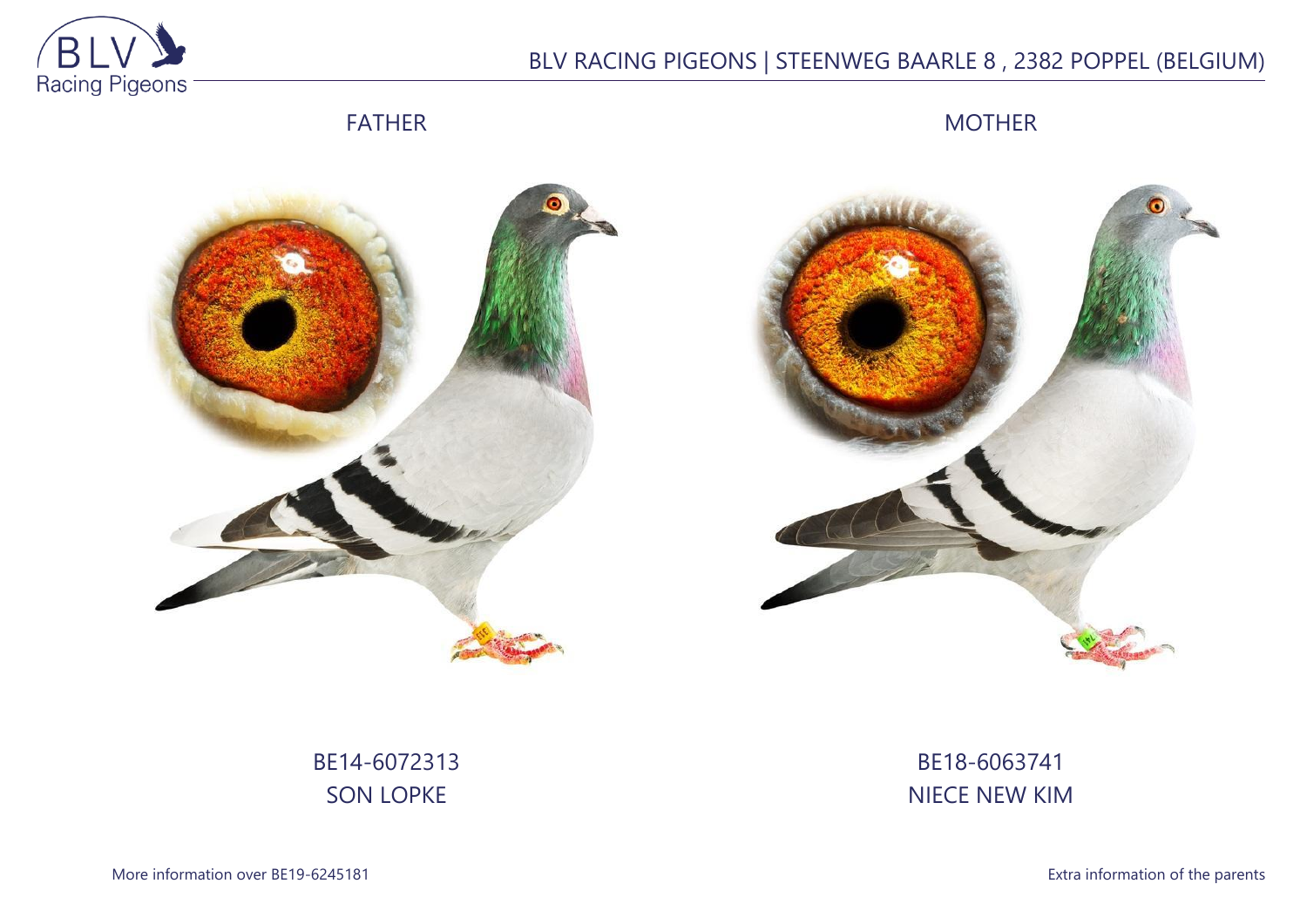

## BLV RACING PIGEONS | STEENWEG BAARLE 8 , 2382 POPPEL (BELGIUM)





| 6072313-14                                                                                               | Son Lopke                                                                                                                                                                                                                                                                                  |                                                                                                                                                                                                                                                                                                                                                    |                                                                                             |
|----------------------------------------------------------------------------------------------------------|--------------------------------------------------------------------------------------------------------------------------------------------------------------------------------------------------------------------------------------------------------------------------------------------|----------------------------------------------------------------------------------------------------------------------------------------------------------------------------------------------------------------------------------------------------------------------------------------------------------------------------------------------------|---------------------------------------------------------------------------------------------|
| zomeriona<br>6213112-10<br>Nelson<br>kleinzoon Kaasboer                                                  | $V.6346026-06$<br>Favoriet<br>Rechtstreeks LBJ<br>Geerinckx<br>Vader Black Lady, 2e Nat.<br>Argenton<br>Broer Fast Boy, vader Ace.<br>2e Nat. Asduif<br>M: 6358796-09<br>Vera<br>dochter Kaasboer<br>gr moeder 2104519-18<br>2de Nat. Bourges                                              | $V.2298053-04$<br>Rapido 1<br>Rechtstreeks LBJ Geerinck<br>Vader Just Wait, 1e Nat.<br>M-6202172-04<br>Witpen Bourgeske<br><b>Rechtstreeks LBJ Geerinck</b><br>Grootmoeder Acy, 2e Nat.<br>$\nabla 6335690-98$<br>"KAASBOER" superkweker<br>vader en grootvader van<br>verschillende topduiven<br>M-6111553-09<br>3de Nat. Bourges<br>37357 duiven | V: 6<br>E<br>M: 64<br>B<br>V: 6<br>M: 6                                                     |
| M: 6023250-12<br>Lopke<br>33e Nat. Zone La Souterra<br>ine<br>61e Nat. Zone Argenton<br>97e Nat. Bourges | 6177605-08<br>V.<br>Hugo<br>Kleinzoon Kaasboer<br>Novon 802d -154 pr<br>Toury 786d - 250pr<br>Toury 614d - 169 pr<br>Marne 591d - 97 pr<br>M: 6031765-10<br>Aske<br>1e Asduif Fond Union<br>Antwerpen<br>1e Asduif Flying Club<br>Antwerpen<br>2e Semi Nat. Blois<br>29e Semi Nat. Vierzon | $\nabla$ : 6183100-02<br>Gust<br>zoon Kaasboer<br>Grootvader van<br>M-6108024-03<br>goede kweekduif<br>$\overline{V}$ -6176146-05<br>Zoon KAASBOER<br>Vader van Blauwke 508-09:<br>64° Nat Bourges 37357d<br>M6404429-06<br>Roziers Walter<br>zomerjong                                                                                            | V: 6<br>Ÿ<br>M: 63<br>B<br>V: 6<br>Ė<br>M: 6<br>B<br>V: 6<br>٠<br>M: 6<br>B<br>V: 6<br>M: 6 |

| : 6235626.92                                               |
|------------------------------------------------------------|
| Blauw<br>M: 6404318-96<br>BLAUW                            |
| 6224270-08<br>Pascal<br>6385691-07<br>Elsje                |
| 6335690-98<br>"KAASBOER" superkweke<br>6345097-00<br>Blauw |
| 6344997-01<br>Blauw<br>M: 6364383-01<br>Blauw              |
| 6335690-98<br>"KAASBOER" superkweke<br>Blauw               |
| $V: 6225246-01$<br>Intelegente                             |
| 6246934-04<br>Nike                                         |

Van de Wormer Kurk

| 6063741-18                                                                         | Niece New Kim                                                      |                                                                              |                                        |
|------------------------------------------------------------------------------------|--------------------------------------------------------------------|------------------------------------------------------------------------------|----------------------------------------|
| ÷.                                                                                 |                                                                    | $V: 6297742 - 10$                                                            | V: 6086300-03                          |
|                                                                                    | $V. 6341425 - 11$<br>Swakke<br>Zoon Barbara                        | Dirk Van Dyck<br>zomeriona                                                   | M: 6453372-05                          |
|                                                                                    | gr vader Nat Asduif 2018                                           | M:2035886-09<br>Barbara                                                      | $V: 2079799-05$<br>Polleke             |
|                                                                                    |                                                                    | 1ste prov. Montlucon<br>1ste prov. Vierzon                                   | M: 6307259-04<br>moeder Barbara        |
| $V: 6072408 - 14$                                                                  | M: 6177699-08                                                      | 6335690-98<br>$\overline{V}$                                                 | $V: 6235626-92$                        |
| Grandson Kaasboer<br>zomeriong                                                     | Griet<br>Moeder BE11-6119152<br>9e Prov. Guérét                    | "KAASBOER" superkweker<br>vader en grootvader van<br>verschillende topduiven | Blauw<br>M: 6404318-96<br><b>BLAUW</b> |
|                                                                                    | 63e Semi Nat. Blois<br>Moeder BE13-6062040                         | M:6033110-07                                                                 | $V: 6257231-03$<br>Ronaldo             |
|                                                                                    | 6e Prov. Orléans<br>41e Semi Nat. Vierzon                          | Bourges nat 31824-211<br>Argenton nat 20844 - 31                             | M: 6257209-03<br>Blauw                 |
|                                                                                    | 2202859-11                                                         | $V. 2249379-07$                                                              | V: 6192636-03                          |
|                                                                                    | Van de Poel Yve<br>vader 1ste prov. BLOIS 18                       | 100% Heremans Leo<br>vader van "Magic Blue"en                                | M: 6045192-05                          |
| M: 6072395-14                                                                      |                                                                    | M-2249347-07                                                                 | $V: 6148256-06$                        |
| Granddaughter Kaasboer<br>zomerjong<br>zus van 6072324-14<br>1ste prov. BLOIS 2018 |                                                                    | 100% Heremans Leo<br>moeder van "Magic Blue"                                 | M: 6078193-04                          |
|                                                                                    | M: 6031750-10<br>LILI                                              | $\nabla 6335690 - 98$                                                        | 6235626-92<br>V:<br>Blauw              |
|                                                                                    | dochter Kaasboer<br>moeder van 6072324-14<br>1ste prov. BLOIS 2018 | 'KAASBOER' superkweker<br>vader en grootvader van<br>verschillende topduiven | M: 6404318-96<br><b>BLAUW</b>          |
|                                                                                    |                                                                    | M6307341-04<br>Greetje 1                                                     | V: 6257098-03<br>Rik                   |
|                                                                                    |                                                                    | Moeder Asduif fondclub<br>Antwerpen                                          | M: 6150214-03<br>Helga                 |

**Hok Van de Wouwer** Melkouwen 8 - 2590 Berlaar (Belgium)

Vari de Wouwer Kint

**Hok Van de Wouwer** Melkouwen 8 - 2590 Berlaar (Belgium)

More information over BE19-6245181 **Extra information of the parents**